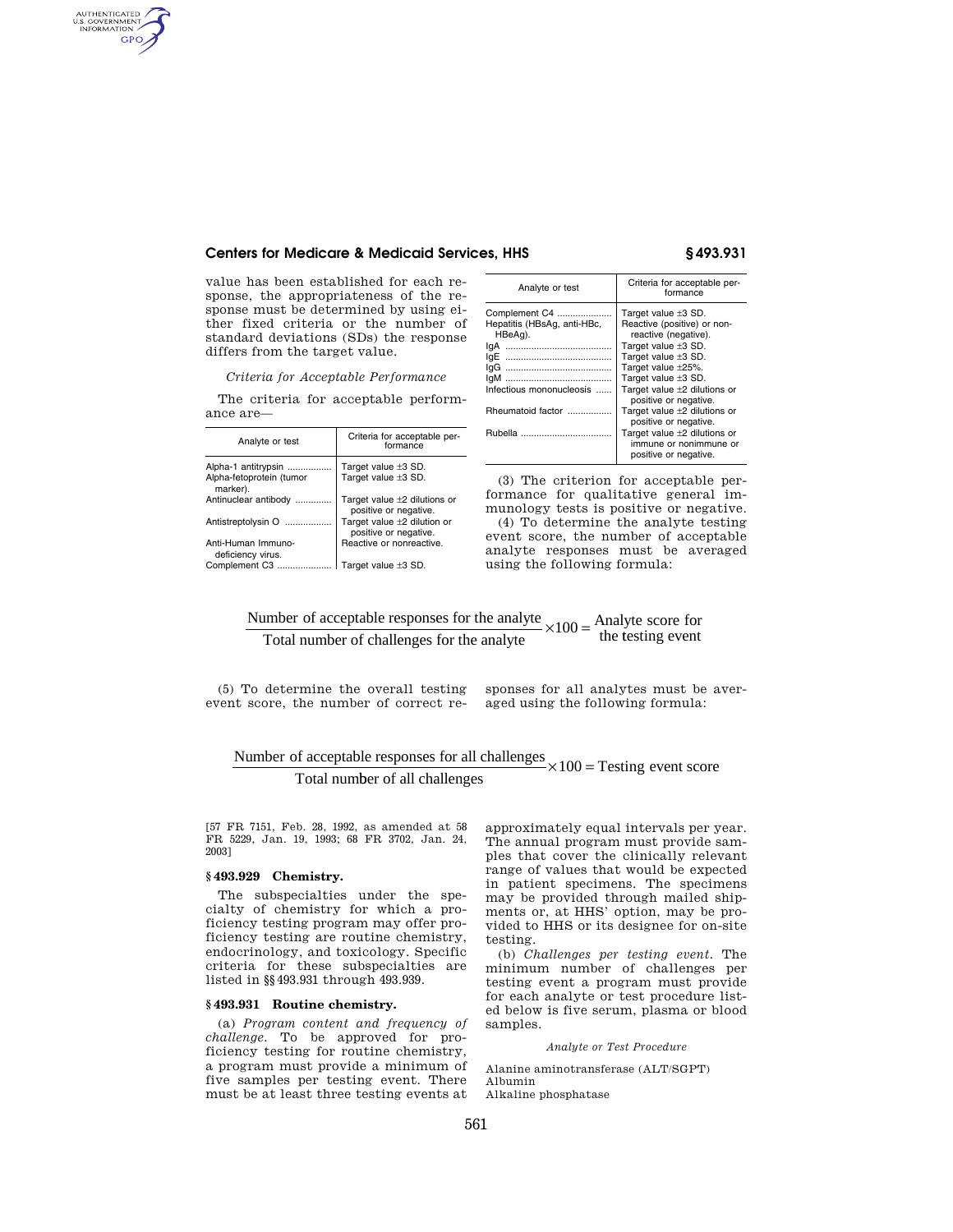Amylase Aspartate aminotransferase (AST/SGOT) Bilirubin, total Blood gas (pH, pO2, and pCO2) Calcium, total Chloride Cholesterol, total Cholesterol, high density lipoprotein Creatine kinase Creatine kinase, isoenzymes Creatinine Glucose (Excluding measurements on devices cleared by FDA for home use) Iron, total Lactate dehydrogenase (LDH) LDH isoenzymes Magnesium Potassium Sodium Total Protein Triglycerides Urea Nitrogen Uric Acid

(c) *Evaluation of a laboratory's analyte or test performance.* HHS approves only those programs that assess the accuracy of a laboratory's responses in accordance with paragraphs (c)(1) through (5) of this section.

(1) To determine the accuracy of a laboratory's response for qualitative and quantitative chemistry tests or analytes, the program must compare the laboratory's response for each analyte with the response that reflects agreement of either 80 percent of ten or more referee laboratories or 80 percent or more of all participating laboratories. The score for a sample in routine chemistry is either the score determined under paragraph (c)(2) or (3) of this section.

(2) For quantitative chemistry tests or analytes, the program must determine the correct response for each analyte by the distance of the response from the target value. After the target value has been established for each response, the appropriateness of the response must be determined by using either fixed criteria based on the percentage difference from the target value or the number of standard devi-

# **§ 493.931 42 CFR Ch. IV (10–1–10 Edition)**

ations (SDs) the response differs from the target value.

*Criteria for Acceptable Performance* 

The criteria for acceptable performance are—

| Analyte or test                                                                                  | Criteria for acceptable per-<br>formance                          |
|--------------------------------------------------------------------------------------------------|-------------------------------------------------------------------|
| Alanine aminotransferase<br>(ALT/SGPT).                                                          | Target value ±20%.                                                |
| Albumin                                                                                          | Target value ±10%.                                                |
| Alkaline phosphatase                                                                             | Target value ±30%.                                                |
| Amylase                                                                                          | Target value ±30%.                                                |
| Aspartate aminotransferase<br>(AST/SGOT).                                                        | Target value ±20%.                                                |
| Bilirubin, total                                                                                 | Target value $\pm 0.4$ mg/dL or<br>±20% (greater).                |
| Blood gas pO2                                                                                    | Target value ±3 SD.                                               |
|                                                                                                  | Target value ±5 mm Hg or                                          |
|                                                                                                  | $\pm 8\%$ (greater).                                              |
|                                                                                                  | Target value ±0.04.                                               |
| Calcium, total                                                                                   | Target value ±1.0 mg/dL.                                          |
| Chloride                                                                                         | Target value ±5%.                                                 |
| Cholesterol, total                                                                               | Target value ±10%.                                                |
| Cholesterol, high density<br>lipoprotein.                                                        | Target value ±30%.                                                |
| Creatine kinase                                                                                  | Target value ±30%.                                                |
| Creatine kinase isoenzymes                                                                       | MB elevated (presence or ab-<br>sence) or Target value<br>$+3SD.$ |
| Creatinine                                                                                       | Target value ±0.3 mg/dL or<br>$±15%$ (greater).                   |
| Glucose (excluding glucose<br>performed on monitoring<br>devices cleared by FDA for<br>home use. | Target value ±6 mg/dl or<br>$±10\%$ (greater).                    |
| Iron, total                                                                                      | Target value ±20%.                                                |
| Lactate dehydrogenase<br>(LDH).                                                                  | Target value ±20%.                                                |
| LDH isoenzymes                                                                                   | LDH1/LDH2 $(+ or -)$ or Tar-<br>get value ±30%.                   |
| Magnesium                                                                                        | Target value ±25%.                                                |
| Potassium                                                                                        | Target value ±0.5 mmol/L.                                         |
| Sodium                                                                                           | Target value ±4 mmol/L.                                           |
| Total Protein                                                                                    | Target value ±10%.                                                |
| Triglycerides                                                                                    | Target value ±25%.                                                |
| Urea nitrogen                                                                                    | Target value ±2 mg/dL or                                          |
|                                                                                                  | ±9% (greater).                                                    |
| Uric acid                                                                                        | Target value ±17%.                                                |

(3) The criterion for acceptable performance for qualitative routine chemistry tests is positive or negative.

(4) To determine the analyte testing event score, the number of acceptable analyte responses must be averaged using the following formula:

### Number of acceptable responses for the analyte Total number of challenges for the analyte  $x100 =$ Analyte score for<br>the testing event